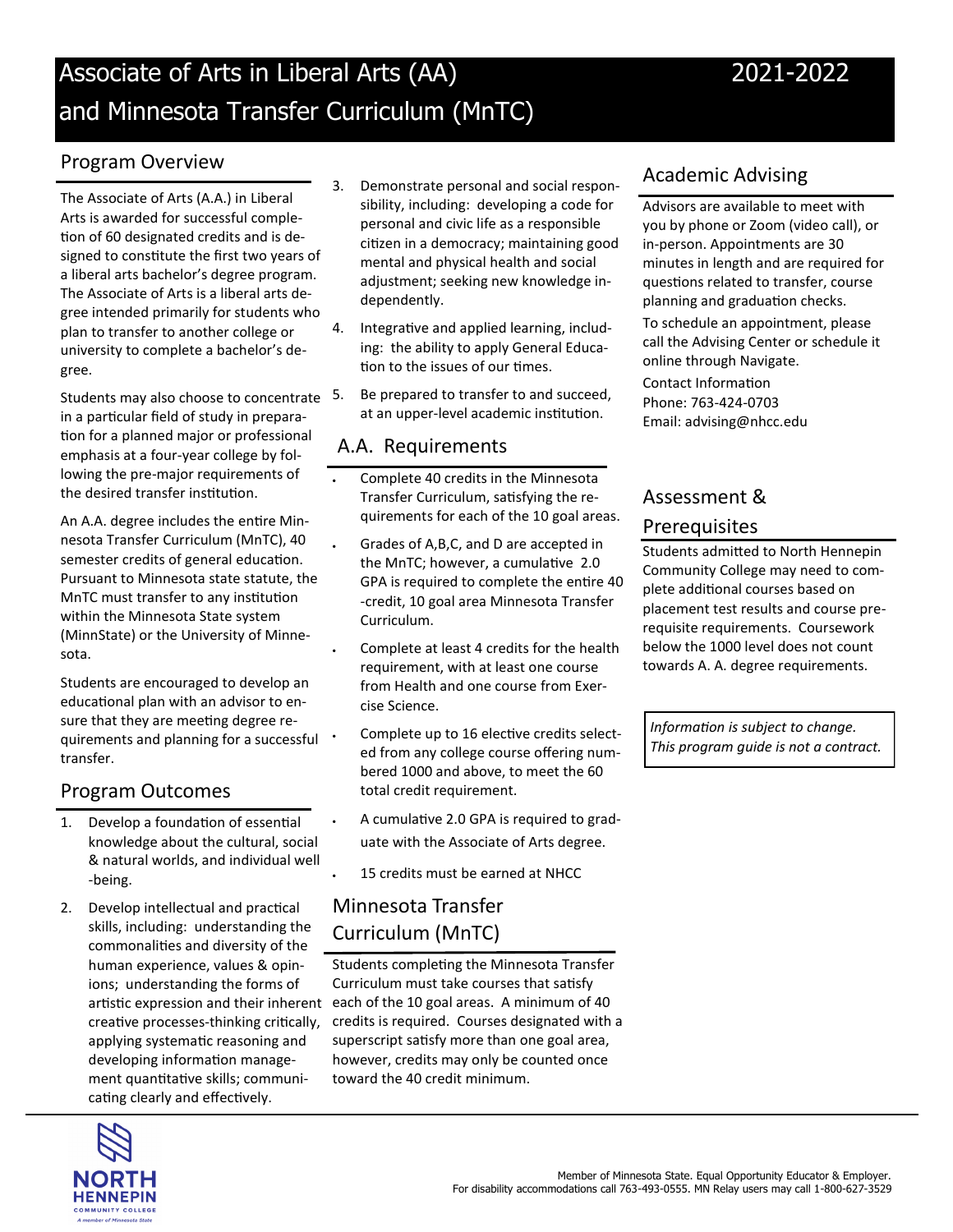| Associate of Arts in Liberal Arts and MnTC                                                                                                                                                                                                                                                                                                                                                                          |                                                                                                                                                                                                                                                                                                                                                                                                                                                                                  | 2021-2022    |
|---------------------------------------------------------------------------------------------------------------------------------------------------------------------------------------------------------------------------------------------------------------------------------------------------------------------------------------------------------------------------------------------------------------------|----------------------------------------------------------------------------------------------------------------------------------------------------------------------------------------------------------------------------------------------------------------------------------------------------------------------------------------------------------------------------------------------------------------------------------------------------------------------------------|--------------|
| Goal 1: Communication (3 courses, 9 credits, ENGL 1200 or 1201 & 1202 required)                                                                                                                                                                                                                                                                                                                                     | <b>Course completed</b>                                                                                                                                                                                                                                                                                                                                                                                                                                                          | # of Credits |
| <b>ENGL</b> 1200 or 1201 (required), <b>ENGL</b> 1202 <sup>2</sup> (required), 1800 <sup>9</sup>                                                                                                                                                                                                                                                                                                                    |                                                                                                                                                                                                                                                                                                                                                                                                                                                                                  |              |
| <b>COMM</b> 1010, 1110 <sup>7</sup> , 1210 <sup>7</sup> , 1410, 1510 <sup>8</sup> , 1550 <sup>6</sup> , 1610 <sup>9</sup> , 1710 <sup>8</sup> , 1810 <sup>9</sup> , 1910 <sup>2</sup> , 2610 <sup>2,9</sup><br>TFT 1710 <sup>8</sup>                                                                                                                                                                                |                                                                                                                                                                                                                                                                                                                                                                                                                                                                                  |              |
| ART 1550 <sup>6</sup>                                                                                                                                                                                                                                                                                                                                                                                               | 3.                                                                                                                                                                                                                                                                                                                                                                                                                                                                               |              |
| Goal 2: Critical Thinking (completion of the MnTC fulfills this requirement)                                                                                                                                                                                                                                                                                                                                        |                                                                                                                                                                                                                                                                                                                                                                                                                                                                                  |              |
| Goal 3: Natural Science (2 courses, 7 credits, from 2 different subjects, one of which must be a lab course-designated by *)                                                                                                                                                                                                                                                                                        |                                                                                                                                                                                                                                                                                                                                                                                                                                                                                  |              |
| <b>ANTH 102010</b>                                                                                                                                                                                                                                                                                                                                                                                                  |                                                                                                                                                                                                                                                                                                                                                                                                                                                                                  |              |
| BIOL 1000*, 1001*, 1030 <sup>10*</sup> , 1101*, 1102*, 1120, 1130*, 1140*, 1160 <sup>10</sup> , 1200 <sup>10*</sup> ,<br>1350, 1360*, 1610 <sup>10</sup> , 1650, 2020*, 2030*, 2100*, 2111*, 2112*, 2360*, 2610*                                                                                                                                                                                                    |                                                                                                                                                                                                                                                                                                                                                                                                                                                                                  |              |
| CHEM 1000 <sup>10*</sup> , 1010 <sup>10*</sup> , 1030 <sup>*</sup> , 1061 <sup>*</sup> , 1062 <sup>*</sup>                                                                                                                                                                                                                                                                                                          |                                                                                                                                                                                                                                                                                                                                                                                                                                                                                  |              |
| EEVS 1100*, 1130*, 1140 <sup>10</sup> *, 1150 <sup>10</sup> *, 1160 <sup>10</sup> *, 1170 <sup>10</sup> , 1180 <sup>10</sup> , 1190 <sup>10</sup> , 1200 <sup>10</sup> ,                                                                                                                                                                                                                                            |                                                                                                                                                                                                                                                                                                                                                                                                                                                                                  |              |
| $1201^{10*}$ , 1210 $^{10}$ , 2000 $^{10}$<br>GEOG 1010 <sup>10</sup>                                                                                                                                                                                                                                                                                                                                               |                                                                                                                                                                                                                                                                                                                                                                                                                                                                                  |              |
| NSCI 1000*, 1010, 1020, 1030, 1050*, 1060, 1061*, 1070, 1071*, 1100, 1110 <sup>10</sup> *                                                                                                                                                                                                                                                                                                                           |                                                                                                                                                                                                                                                                                                                                                                                                                                                                                  |              |
| $1120^*$ , $1140^{10*}$ , $1170^{10}$ , $1180^{10}$ , $1190^{10}$ , $1200^{10}$ , $1201^{10*}$ , $1210^{10}$                                                                                                                                                                                                                                                                                                        |                                                                                                                                                                                                                                                                                                                                                                                                                                                                                  |              |
| PHYS 1000*, 1030*, 1050*, 1060, 1061*, 1070, 1071*, 1120*, 1140,<br>1201*, 1202*, 1231*, 1232*, 1601*, 1602*                                                                                                                                                                                                                                                                                                        |                                                                                                                                                                                                                                                                                                                                                                                                                                                                                  |              |
| Goal 4: Mathematical-Logical Reasoning (1 course, at least 3 credits)                                                                                                                                                                                                                                                                                                                                               |                                                                                                                                                                                                                                                                                                                                                                                                                                                                                  |              |
| <b>CSCI</b> 2010 <sup>2</sup><br>MATH 1010, 1031, 1032, 1130, 1140, 1150, 1170, 1180, 1200, 1210 <sup>2</sup> , 1221                                                                                                                                                                                                                                                                                                |                                                                                                                                                                                                                                                                                                                                                                                                                                                                                  |              |
| 1222, 2000 <sup>2</sup> , 2220, 2300, 2400                                                                                                                                                                                                                                                                                                                                                                          |                                                                                                                                                                                                                                                                                                                                                                                                                                                                                  |              |
| <b>PHIL 1050</b>                                                                                                                                                                                                                                                                                                                                                                                                    |                                                                                                                                                                                                                                                                                                                                                                                                                                                                                  |              |
| Goal 5: History & the Social/Behavioral Sciences (3 courses, 9 credits)                                                                                                                                                                                                                                                                                                                                             |                                                                                                                                                                                                                                                                                                                                                                                                                                                                                  |              |
| ANTH 1010 <sup>8</sup> 1130 <sup>10</sup> , 1140 <sup>7</sup><br>ECON 10509, 10608, 1070                                                                                                                                                                                                                                                                                                                            | 1.                                                                                                                                                                                                                                                                                                                                                                                                                                                                               |              |
| GCST 1350 <sup>7</sup> , 1490, <sup>9</sup> , 1501 <sup>7</sup> , 1504 <sup>9</sup> , 1505 <sup>9</sup> , 1964 <sup>9</sup>                                                                                                                                                                                                                                                                                         |                                                                                                                                                                                                                                                                                                                                                                                                                                                                                  |              |
| GEOG 1020 <sup>7</sup> , 1040 <sup>8</sup> , 1100 <sup>8</sup> ,                                                                                                                                                                                                                                                                                                                                                    |                                                                                                                                                                                                                                                                                                                                                                                                                                                                                  |              |
| GWS 1501 <sup>7</sup> , 1504 <sup>9</sup> , 1505 <sup>9</sup><br>HIST 1010 <sup>2,8</sup> , 1020 <sup>2,8</sup> , 1030 <sup>8</sup> , 1110 <sup>2,8</sup> , 1120 <sup>2,8</sup> , 1200 <sup>7</sup> ,                                                                                                                                                                                                               |                                                                                                                                                                                                                                                                                                                                                                                                                                                                                  |              |
| 1210 <sup>7</sup> , 1230 <sup>9</sup> , 1270 <sup>7</sup> , 2500 <sup>8</sup> , 2700 <sup>9</sup>                                                                                                                                                                                                                                                                                                                   |                                                                                                                                                                                                                                                                                                                                                                                                                                                                                  |              |
| POLS 1100 <sup>9</sup> , 1140 <sup>9</sup> , 1600 <sup>8</sup> , 1700 <sup>8</sup> , 2130<br>PSYC 1150, 1160, 1165 <sup>7</sup> , 1170 <sup>7</sup> , 1210, 1220 <sup>10</sup> , 1250, 2000 <sup>2</sup> , 2110 <sup>7</sup> , 2320,                                                                                                                                                                                |                                                                                                                                                                                                                                                                                                                                                                                                                                                                                  |              |
| 2330, 2340 <sup>7</sup> , 2350 <sup>8</sup>                                                                                                                                                                                                                                                                                                                                                                         |                                                                                                                                                                                                                                                                                                                                                                                                                                                                                  |              |
| SOC 1110 <sup>7</sup> , 1710, 1750, 2110 <sup>7</sup> , 2210 <sup>7</sup> , 2730, 2750                                                                                                                                                                                                                                                                                                                              |                                                                                                                                                                                                                                                                                                                                                                                                                                                                                  |              |
| Goal 6: The Humanities & Fine Arts (3 courses, 9 credits, at least 2 different subjects)<br>ARBC 1030 <sup>8</sup>                                                                                                                                                                                                                                                                                                  |                                                                                                                                                                                                                                                                                                                                                                                                                                                                                  |              |
| ART 1010, 1020, 1040 <sup>8</sup> , 1050, 1101, 1102, 1160, 1170, 1270, 1301, 1302, 1310, 1320,                                                                                                                                                                                                                                                                                                                     |                                                                                                                                                                                                                                                                                                                                                                                                                                                                                  |              |
| 1340, 1361, 1362, 1401, 1402, 1550 <sup>1</sup> , 1601 <sup>8</sup> , 1602 <sup>8</sup> , 1650 <sup>8</sup> , 1770, 1810, 1820, 2180 <sup>8</sup> ,<br>2190 <sup>8</sup> , 2300 <sup>8</sup> , 2611, 2612, 2640, 2740, 2750, 2781, 2782, 2800, 2820, 2860, 2900, 2970                                                                                                                                               | 1. $\qquad \qquad$                                                                                                                                                                                                                                                                                                                                                                                                                                                               |              |
| COMM $15501$                                                                                                                                                                                                                                                                                                                                                                                                        |                                                                                                                                                                                                                                                                                                                                                                                                                                                                                  |              |
| ENGL 1250, 1900, 1950, 2010, 2020, 2030, 2150, 2250 <sup>8</sup> ,                                                                                                                                                                                                                                                                                                                                                  |                                                                                                                                                                                                                                                                                                                                                                                                                                                                                  |              |
| 2270, 2300 <sup>7</sup> , 2320 <sup>7</sup> , 2330 <sup>7</sup> , 2340 <sup>10</sup> , 2350 <sup>7</sup> , 2360 <sup>7</sup> , 2370 <sup>7</sup> , 2380 <sup>7</sup> , 2390 <sup>9</sup> , 2400 <sup>8</sup> , 2410 <sup>7</sup><br>2450 <sup>7</sup> , 2460 <sup>7</sup> , 2500, 2540, 2550 <sup>8</sup> , 2560 <sup>8</sup> , 2570 <sup>7</sup> , 2580 <sup>8</sup> , 2590, 2900 <sup>7</sup> , 2950 <sup>9</sup> |                                                                                                                                                                                                                                                                                                                                                                                                                                                                                  |              |
| GCST 1030 <sup>10</sup> , 1978 <sup>7</sup> , 2250 <sup>8</sup> , 2410 <sup>7</sup>                                                                                                                                                                                                                                                                                                                                 |                                                                                                                                                                                                                                                                                                                                                                                                                                                                                  |              |
| MUSC 1130, 1160, 1170, 1180, 1190, 1200, 1220 <sup>8</sup> , 1241, 1242, 1300 <sup>8</sup> , 1350, 1370<br>1501, 1502, 1510, 1600, 1610, 1801, 1802, 1810, 1830, 1850,                                                                                                                                                                                                                                              |                                                                                                                                                                                                                                                                                                                                                                                                                                                                                  |              |
| 1860, 1870, 2010, 2170 <sup>8</sup> , 2180 <sup>8</sup> , 2241, 2242, 2970                                                                                                                                                                                                                                                                                                                                          |                                                                                                                                                                                                                                                                                                                                                                                                                                                                                  |              |
| PHIL $1010^8$ , $1020^9$ , $1030^8$ , $1040^7$ , $1060^8$ , $1070^9$ , $1080^8$ , $1120^9$ , $1200^{10}$ , $1210^8$ , $1220^{2,9}$ , $1230^{10}$                                                                                                                                                                                                                                                                    |                                                                                                                                                                                                                                                                                                                                                                                                                                                                                  |              |
| SPAN 10308, 22018, 22028<br>TFT 1200, 1210 <sup>7</sup> , 1250, 1260 <sup>8</sup> , 1270, 1280, 1290, 1310 <sup>7</sup> , 1320 <sup>8</sup> , 1350 <sup>7</sup> , 1450, 1500,                                                                                                                                                                                                                                       |                                                                                                                                                                                                                                                                                                                                                                                                                                                                                  |              |
| 1510, 1520, 1531, 1532, 1540, 1600, 1610, 2010, 2150, 2500, 2550, 2950                                                                                                                                                                                                                                                                                                                                              |                                                                                                                                                                                                                                                                                                                                                                                                                                                                                  |              |
| Goals 7-10: One course required in each goal. (Courses here can "double-dip" and also count in goals 1-6. Credit amount only counts once.)                                                                                                                                                                                                                                                                          |                                                                                                                                                                                                                                                                                                                                                                                                                                                                                  |              |
| <b>Goal 7: Human Diversity: 1 course</b>                                                                                                                                                                                                                                                                                                                                                                            |                                                                                                                                                                                                                                                                                                                                                                                                                                                                                  |              |
| Goal 8: Global Perspective: 1 course                                                                                                                                                                                                                                                                                                                                                                                |                                                                                                                                                                                                                                                                                                                                                                                                                                                                                  |              |
| <b>Goal 9: Ethical &amp; Civic Responsibility: 1 course</b>                                                                                                                                                                                                                                                                                                                                                         | $\begin{tabular}{c} 1. & \begin{tabular}{@{}c@{}} \multicolumn{3}{c}{} \multicolumn{3}{c}{} \multicolumn{3}{c}{} \multicolumn{3}{c}{} \multicolumn{3}{c}{} \multicolumn{3}{c}{} \multicolumn{3}{c}{} \multicolumn{3}{c}{} \multicolumn{3}{c}{} \multicolumn{3}{c}{} \multicolumn{3}{c}{} \multicolumn{3}{c}{} \multicolumn{3}{c}{} \multicolumn{3}{c}{} \multicolumn{3}{c}{} \multicolumn{3}{c}{} \multicolumn{3}{c}{} \multicolumn{3}{c}{} \multicolumn{3}{c}{} \multicolumn{3$ |              |
| Goal 10: People & the Environment: 1 course                                                                                                                                                                                                                                                                                                                                                                         | 1.                                                                                                                                                                                                                                                                                                                                                                                                                                                                               |              |
|                                                                                                                                                                                                                                                                                                                                                                                                                     |                                                                                                                                                                                                                                                                                                                                                                                                                                                                                  |              |
| MnTC CREDIT TOTAL (minimum of 40 credits and 2.0 GPA, which includes transferred credits)                                                                                                                                                                                                                                                                                                                           |                                                                                                                                                                                                                                                                                                                                                                                                                                                                                  |              |
| <b>Health Requirement</b> (4 credits, 1 course from Health, 1 course from Exercise Science)                                                                                                                                                                                                                                                                                                                         |                                                                                                                                                                                                                                                                                                                                                                                                                                                                                  |              |
| HLTH:<br><u> 1989 - Johann Barn, mars eta bainar eta baina eta baina eta baina eta baina eta baina eta baina eta baina eta</u><br>EXSC:<br><u> 1980 - Jan Barat, martin da k</u><br>Electives (complete up to 16 credits, courses must be numbered 1000 or above. Can be Goal Area courses.)                                                                                                                        |                                                                                                                                                                                                                                                                                                                                                                                                                                                                                  |              |
|                                                                                                                                                                                                                                                                                                                                                                                                                     |                                                                                                                                                                                                                                                                                                                                                                                                                                                                                  |              |

ASSOCIATE of ARTS TOTAL (MnTC total + Health Requirement+ Electives) *(minimum of 60 credits and 2.0 GPA)*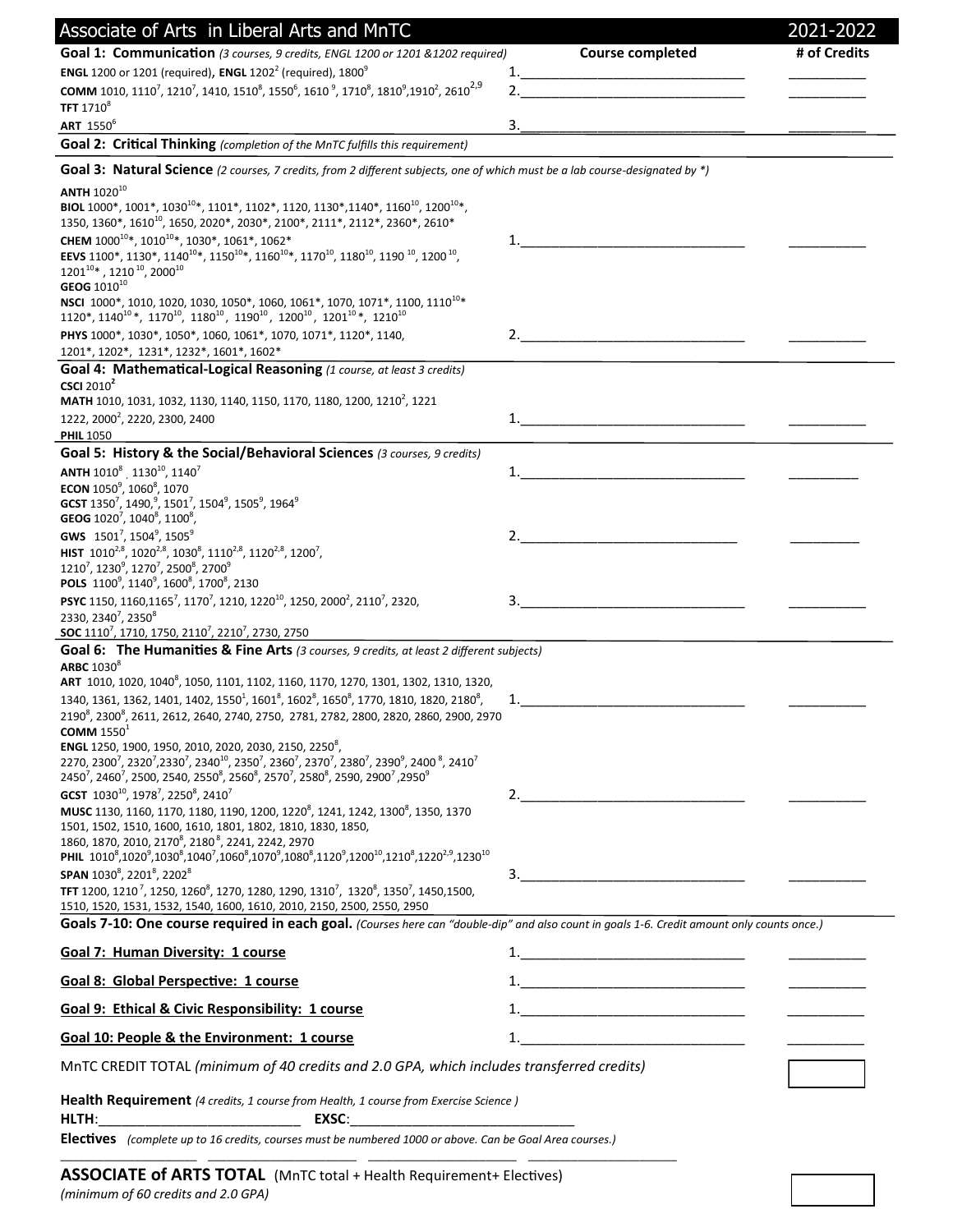**Courses that fulfill more than one goal area show the additional goal area as a superscript after course title**

#### **Goal Area 1: Communication**

| ART                                                                              |
|----------------------------------------------------------------------------------|
|                                                                                  |
| COMM 1110 Principles of Interpersonal Communication <sup>7</sup> 3               |
|                                                                                  |
|                                                                                  |
|                                                                                  |
|                                                                                  |
| COMM 1610 Introduction to Mass Communications <sup>9</sup> 3                     |
| COMM 1710 Oral Interpretation and Traditions 83                                  |
| COMM 1810 Introduction to Health Communication <sup>9</sup> 3                    |
| COMM 1910 Argumentation and Public Advocacy <sup>2</sup> 3                       |
| COMM 2610 Intro to Public Relations and Strategic Communication <sup>2,9</sup> 3 |
|                                                                                  |
|                                                                                  |
|                                                                                  |
|                                                                                  |
| <b>TFT 1710</b>                                                                  |

#### **Goal Area 2: Critical Thinking**

| Completion of the MnTC at NHCC fulfills the Critical Thinking requirement        |  |
|----------------------------------------------------------------------------------|--|
|                                                                                  |  |
| COMM 1910 Argumentation and Public Advocacy <sup>1</sup> 3                       |  |
| COMM 2610 Intro to Public Relations and Strategic Communication <sup>1,9</sup> 3 |  |
|                                                                                  |  |
|                                                                                  |  |
|                                                                                  |  |
|                                                                                  |  |
| HIST1110 History of Western Civilization Pre 1500 <sup>5,8</sup> 3               |  |
| HIST 1120 History of Western Civilization 1500 to Present <sup>5,8</sup> 3       |  |
|                                                                                  |  |
|                                                                                  |  |
| MATH 2000 Statistics for Behavioral Sciences <sup>5</sup> 4                      |  |
| PHIL 1110 Informal Reasoning for Problem Solving <sup>9</sup> 3                  |  |
|                                                                                  |  |
| PSYC 2000 Statistics for the Behavioral Sciences <sup>5</sup> 4                  |  |
| <b>Goal Area 3: Natural Sciences</b>                                             |  |
|                                                                                  |  |
|                                                                                  |  |
|                                                                                  |  |
| BIOL 1030 Boundary Waters Canoe Area Field Biology <sup>10</sup> 4               |  |
|                                                                                  |  |
|                                                                                  |  |

BIOL 1120 Human Biology……………………………………………………3 BIOL 1130 Human Biology with a Lab\* ……………………………………..4 BIOL 1140 Introduction to Human Genetics and Origins\*………..………..4 BIOL 1160 Global Environment Field Biology<sup>10</sup>..................................4 BIOL 1200 Current Environmental Issues<sup>10\*</sup>………………………………………4

| EEVS 1160 Global Environmental Field Geology <sup>10</sup> * 4                            |
|-------------------------------------------------------------------------------------------|
| EEVS 1170 Minnesota Field Geology Series: Glacial Geology <sup>10</sup> 2                 |
| EEVS 1180 Minnesota Field Geology Series: Caves, Karst and Ancient                        |
| EEVS 1190 Minnesota Field Geology Series: MN Rivers <sup>10</sup> 2                       |
|                                                                                           |
|                                                                                           |
|                                                                                           |
|                                                                                           |
| EEVS 2000 Introduction to Environmental Science <sup>10</sup> 3                           |
|                                                                                           |
|                                                                                           |
|                                                                                           |
|                                                                                           |
|                                                                                           |
|                                                                                           |
|                                                                                           |
|                                                                                           |
|                                                                                           |
|                                                                                           |
|                                                                                           |
|                                                                                           |
|                                                                                           |
|                                                                                           |
| NSCI 1170 Minnesota Field Geology Series: Glacial Geology <sup>10</sup> 2                 |
| NSCI 1180 Minnesota Field Geol Series: Caves, Karst and Ancient Seaways <sup>10</sup> 2   |
| NSCI 1190 Minnesota Field Geology Series: Fluvial Geology <sup>10</sup> 2                 |
|                                                                                           |
|                                                                                           |
| NSCI 1210 Minnesota Field Geol Series: Volcanic, Plutonic and Metamorphic <sup>10</sup> 2 |
|                                                                                           |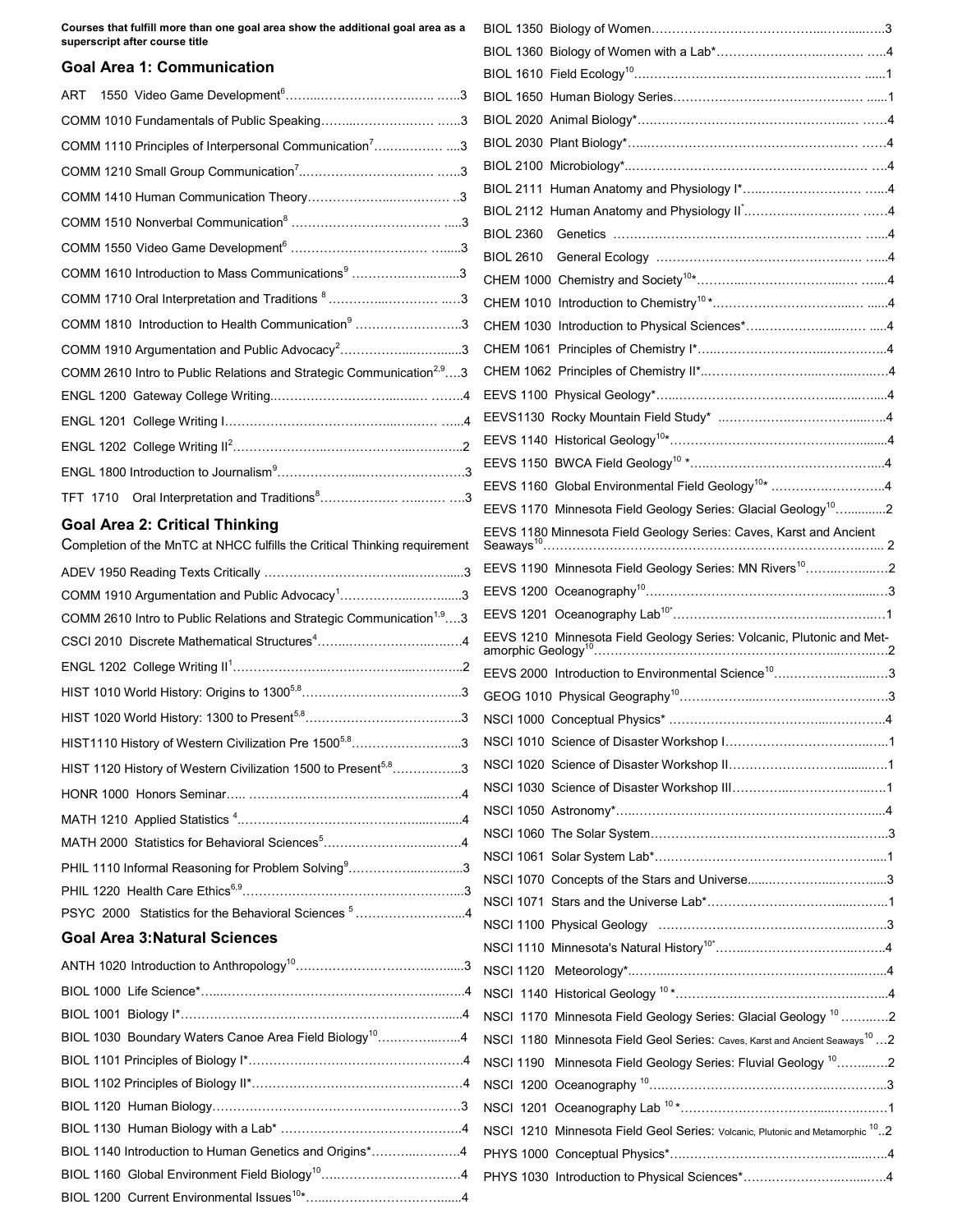| PHYS 1070 Concepts of the Stars and Universe3                                |                                                                            |  |
|------------------------------------------------------------------------------|----------------------------------------------------------------------------|--|
|                                                                              | HIST 1110 History of Western Civilization Pre 1550 <sup>2,8</sup> 3        |  |
|                                                                              | HIST 1120 History of Western Civilization 1550 to Present <sup>2,8</sup> 3 |  |
| PHYS 1140 Energy Aspects of Our Physical Environment3                        |                                                                            |  |
|                                                                              | HIST 1200 History of United States Through 1877 <sup>7</sup> 3             |  |
|                                                                              | HIST 1210 History of the United States Since 1877 <sup>7</sup> 3           |  |
|                                                                              |                                                                            |  |
|                                                                              |                                                                            |  |
|                                                                              |                                                                            |  |
|                                                                              |                                                                            |  |
| Goal Area 4: Mathematical-Logical Reasoning                                  | POLS 1100 American Government and Politics <sup>9</sup> 3                  |  |
|                                                                              |                                                                            |  |
|                                                                              |                                                                            |  |
|                                                                              |                                                                            |  |
|                                                                              |                                                                            |  |
|                                                                              |                                                                            |  |
|                                                                              |                                                                            |  |
|                                                                              |                                                                            |  |
|                                                                              |                                                                            |  |
|                                                                              |                                                                            |  |
|                                                                              |                                                                            |  |
|                                                                              |                                                                            |  |
|                                                                              | PSYC 1250 Life Span Developmental Psychology4                              |  |
|                                                                              | PSYC 2000 Statistics for the Behavioral Sciences <sup>2</sup> 4            |  |
|                                                                              |                                                                            |  |
|                                                                              |                                                                            |  |
| MATH 2300 Linear Algebra                                                     |                                                                            |  |
|                                                                              |                                                                            |  |
|                                                                              |                                                                            |  |
| <b>Goal Area 5: History &amp; Social/Behavioral Sciences</b>                 |                                                                            |  |
| ANTH 1010 Introduction to Anthropology: Cultural Anthropology <sup>8</sup> 3 |                                                                            |  |
| ANTH 1130 The Archaeology of Ancient Europe <sup>10</sup> 3                  |                                                                            |  |
|                                                                              |                                                                            |  |
|                                                                              |                                                                            |  |
|                                                                              |                                                                            |  |
|                                                                              |                                                                            |  |
|                                                                              | <b>Goal Area 6: The Humanities and Fine Arts</b>                           |  |
| GCST 1490 Dave Larsen American Indian Research Immersion <sup>9</sup> 3      |                                                                            |  |
| GCST 1501 Introduction to Gender and Women's Studies <sup>7</sup> 3          |                                                                            |  |
|                                                                              |                                                                            |  |
|                                                                              |                                                                            |  |
| GCST 1964 African American Civil Rights Immersion Experience <sup>9</sup> 4  |                                                                            |  |
|                                                                              |                                                                            |  |
|                                                                              |                                                                            |  |
|                                                                              |                                                                            |  |
|                                                                              |                                                                            |  |
| GWS 1501 Introduction to Gender and Women's Studies73                        |                                                                            |  |
|                                                                              |                                                                            |  |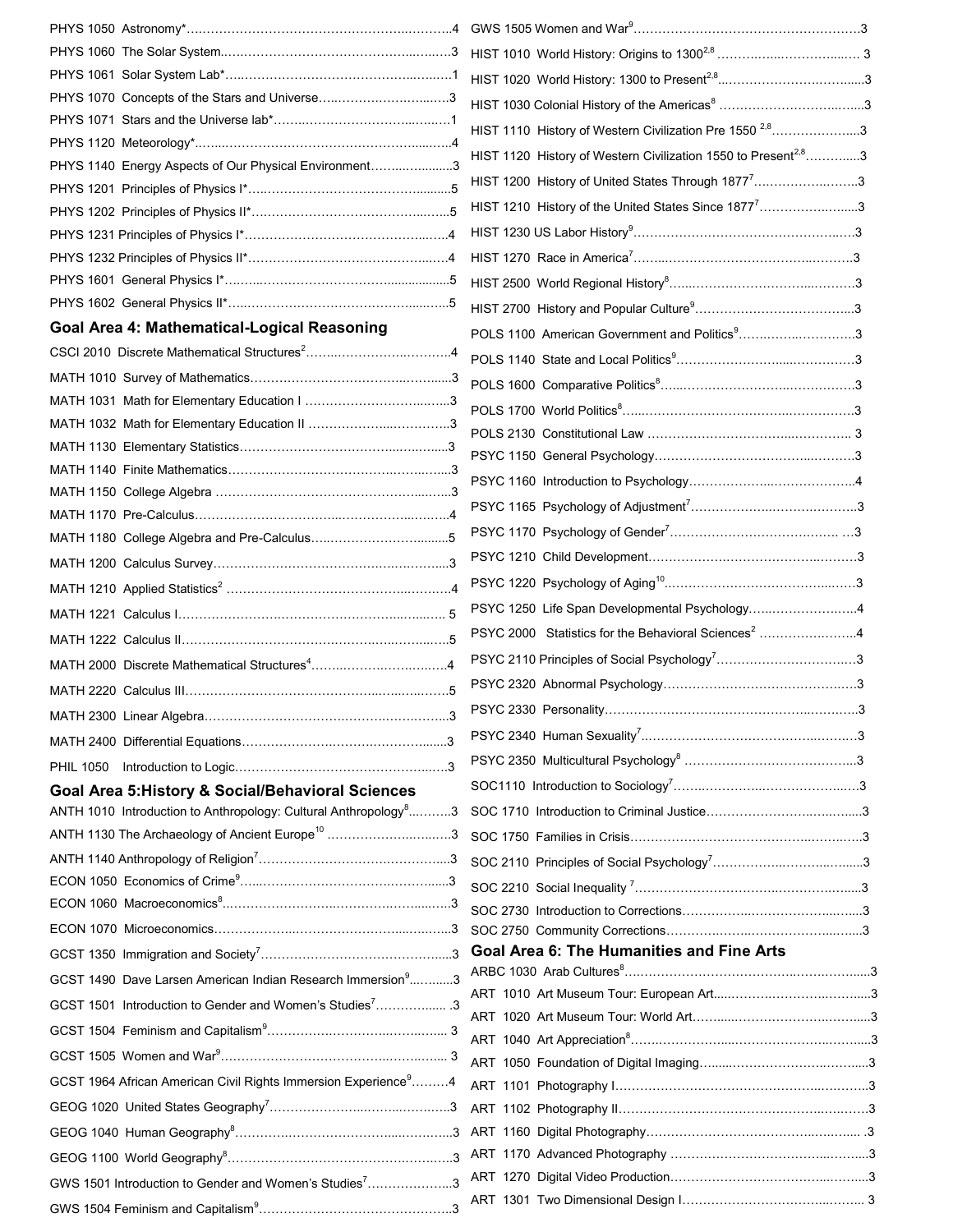|                                                                           | ENGL 2410 US Latinx and Latin American Literature <sup>7</sup> 3               |  |
|---------------------------------------------------------------------------|--------------------------------------------------------------------------------|--|
|                                                                           |                                                                                |  |
|                                                                           |                                                                                |  |
|                                                                           |                                                                                |  |
|                                                                           | ENGL 2540 Introduction to Literary Studies: Writing3                           |  |
|                                                                           |                                                                                |  |
|                                                                           |                                                                                |  |
|                                                                           | ENGL 2570 Introduction to Literary Studies: Reading Plays <sup>7</sup> 3       |  |
|                                                                           |                                                                                |  |
| ART 1602 Art History II: 15th Century to Contemporary <sup>8</sup> 3      | ENGL 2590 Introduction to Literary Studies: American Short3                    |  |
|                                                                           |                                                                                |  |
|                                                                           |                                                                                |  |
|                                                                           | GCST 1030 An Introduction to Japanese Culture <sup>10</sup> 3                  |  |
|                                                                           | GCST 1978 American Indian Cultural Expression <sup>7</sup> 3                   |  |
| ART 2180 Art History: Pre-History to the Age of Cathedrals <sup>8</sup> 3 |                                                                                |  |
|                                                                           | GCST 2410 US Latinx and Latin American Literature <sup>7</sup> 3               |  |
| ART 2190 Art History: Renaissance to 21st Century Art <sup>8</sup> 3      |                                                                                |  |
|                                                                           |                                                                                |  |
|                                                                           |                                                                                |  |
|                                                                           | MUSC 1180 Small Group Performance Ensemble1                                    |  |
|                                                                           |                                                                                |  |
|                                                                           |                                                                                |  |
|                                                                           |                                                                                |  |
|                                                                           |                                                                                |  |
|                                                                           |                                                                                |  |
|                                                                           |                                                                                |  |
|                                                                           |                                                                                |  |
|                                                                           |                                                                                |  |
|                                                                           |                                                                                |  |
| ART 2900 Studio Arts Capstone Practicum                                   |                                                                                |  |
|                                                                           |                                                                                |  |
|                                                                           |                                                                                |  |
|                                                                           |                                                                                |  |
|                                                                           |                                                                                |  |
|                                                                           |                                                                                |  |
| ENGL 2010 Writing Creative Non-Fiction and Memoir3                        |                                                                                |  |
|                                                                           |                                                                                |  |
|                                                                           |                                                                                |  |
|                                                                           |                                                                                |  |
|                                                                           |                                                                                |  |
|                                                                           |                                                                                |  |
|                                                                           | MUSC 2170 History of Music I: Medieval through Classical Eras <sup>8</sup> 3   |  |
|                                                                           | MUSC 2180 History of Music II: Romantic Era to the 21st Century <sup>8</sup> 3 |  |
| <b>ENGL 2330</b>                                                          |                                                                                |  |
| <b>ENGL 2340</b>                                                          |                                                                                |  |
|                                                                           |                                                                                |  |
|                                                                           |                                                                                |  |
|                                                                           |                                                                                |  |
|                                                                           |                                                                                |  |
|                                                                           |                                                                                |  |
| ENGL 2390 American Working Class Literature <sup>9</sup> 3                |                                                                                |  |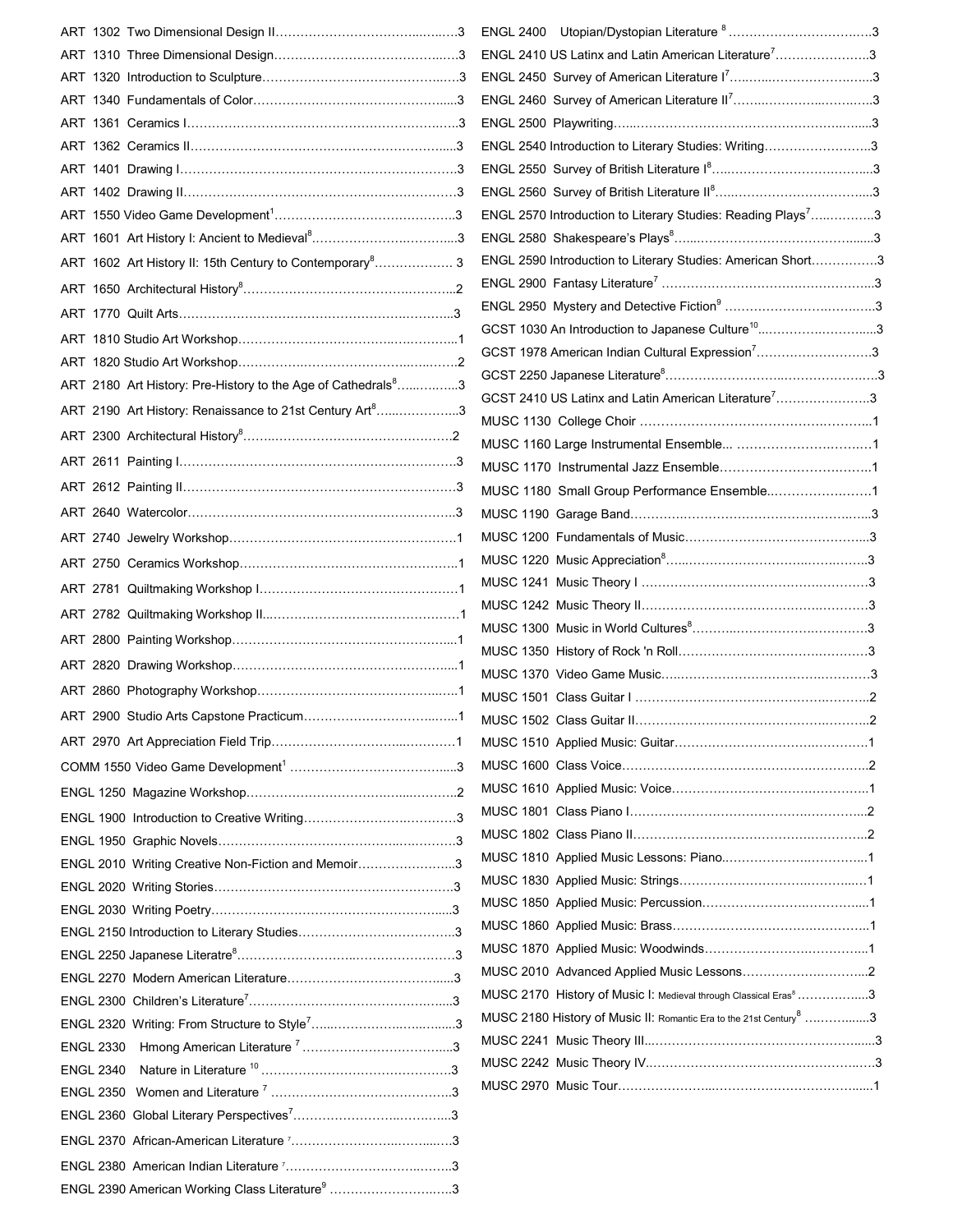|                                                                    | ENGL 2370 African-American Literature                                            |
|--------------------------------------------------------------------|----------------------------------------------------------------------------------|
|                                                                    | ENGL 2380 American Indian Literature <sup>6</sup>                                |
|                                                                    | <b>ENGL 2410 US Latinx and Latin America</b>                                     |
|                                                                    | ENGL 2450 Survey of American Literatu                                            |
|                                                                    | ENGL 2460 Survey of American Literatu                                            |
|                                                                    | ENGL 2900 Fantasy Literature <sup>6</sup>                                        |
|                                                                    | GCST 1040 American Indian Culture: Indi                                          |
|                                                                    |                                                                                  |
|                                                                    | GCST 1220 Practical Applications of Trad                                         |
| PHIL 1210 Global Justice, Peace and Conflict <sup>8</sup> 3        | GCST 1301 Introduction to Ethnic Studie                                          |
|                                                                    | GCST 1320 Community Organizing <sup>9</sup>                                      |
|                                                                    | GCST 1350 Immigration and Society <sup>5</sup>                                   |
| SPAN 1030 Spanish and Latin American Culture <sup>8</sup> 3        | GCST 1380 Personal Story Telling"                                                |
|                                                                    | GCST 1501 Introduction to Gender and W                                           |
|                                                                    | GCST 1502 Human Trafficking <sup>9</sup><br>GCST 1503 Masculinities <sup>9</sup> |
|                                                                    | GCST 1507 Mass Incarceration <sup>9</sup>                                        |
|                                                                    |                                                                                  |
|                                                                    | GCST 1700 Foundations of Racial Justice                                          |
|                                                                    | GCST 1978 American Indian Cultural Exp                                           |
|                                                                    | GCST 2000 Theories of Race and Ethnici                                           |
|                                                                    | GEOG 1020 United States Geography <sup>5</sup>                                   |
|                                                                    | GWS 1501 Introduction to Gender and W                                            |
|                                                                    | GWS 1502 Human Trafficking <sup>9</sup>                                          |
|                                                                    | GWS 1503 Masculinities9                                                          |
|                                                                    | GWS 1507 Mass Incarceration <sup>9</sup>                                         |
|                                                                    | HIST 1200 History of United States Throu                                         |
| TFT 1500 Acting I: Improvisation and Foundations3                  | HIST 1210 History of the United States S                                         |
| TFT 1510 Foundations of Acting: Stage Movement and Voice3          | HIST 1270 Race in America <sup>5</sup>                                           |
|                                                                    | PHIL 1040 Western Religions <sup>6</sup>                                         |
|                                                                    | PSYC 1165 Psychology of Adjustment <sup>5</sup>                                  |
|                                                                    | PSYC 1170 Psychology of Gender <sup>5</sup>                                      |
|                                                                    | PSYC 2110 Principles of Social Psycholo                                          |
|                                                                    | PSYC 2340 Human Sexuality <sup>5</sup>                                           |
|                                                                    | SOC1110 Introduction to Sociology <sup>5</sup>                                   |
|                                                                    | SOC 1130 Social Problems/Deviance <sup>9</sup>                                   |
|                                                                    | SOC 2110 Principles of Social Psycholog                                          |
|                                                                    | SOC 2210 Social Inequality <sup>5</sup>                                          |
|                                                                    | TFT 1210 Introduction to Theatre <sup>6</sup>                                    |
|                                                                    | TFT 1310 American Cinema <sup>6</sup>                                            |
| <b>Goal Area 7: Human Diversity</b>                                | TFT 1350 The American Musical Theatre                                            |
|                                                                    |                                                                                  |
|                                                                    |                                                                                  |
|                                                                    |                                                                                  |
| COMM 1110 Principles of Interpersonal Communication <sup>1</sup> 3 |                                                                                  |
|                                                                    |                                                                                  |
|                                                                    |                                                                                  |
|                                                                    |                                                                                  |
| ENGL 2320 Writing: From Structure to Style <sup>6</sup> 3          |                                                                                  |
|                                                                    |                                                                                  |
|                                                                    |                                                                                  |
|                                                                    |                                                                                  |
|                                                                    |                                                                                  |

| ENGL 2410 US Latinx and Latin American Literature <sup>6</sup> 3      |
|-----------------------------------------------------------------------|
|                                                                       |
| ENGL 2460 Survey of American Literature II <sup>6</sup> 3             |
|                                                                       |
| GCST 1040 American Indian Culture: Indigenous people of               |
| GCST 1220 Practical Applications of Traditional Aikido <sup>9</sup> 3 |
|                                                                       |
|                                                                       |
|                                                                       |
|                                                                       |
| GCST 1501 Introduction to Gender and Women's Studies <sup>5</sup> 3   |
|                                                                       |
|                                                                       |
|                                                                       |
|                                                                       |
| GCST 1978 American Indian Cultural Expression <sup>6</sup> 3          |
|                                                                       |
|                                                                       |
| GWS 1501 Introduction to Gender and Women's Studies <sup>5</sup> 3    |
|                                                                       |
|                                                                       |
|                                                                       |
| HIST 1200 History of United States Through 1877 <sup>5</sup> 3        |
| HIST 1210 History of the United States Since 1877 <sup>5</sup> 3      |
|                                                                       |
|                                                                       |
|                                                                       |
|                                                                       |
|                                                                       |
|                                                                       |
|                                                                       |
|                                                                       |
|                                                                       |
|                                                                       |
|                                                                       |
|                                                                       |
|                                                                       |
|                                                                       |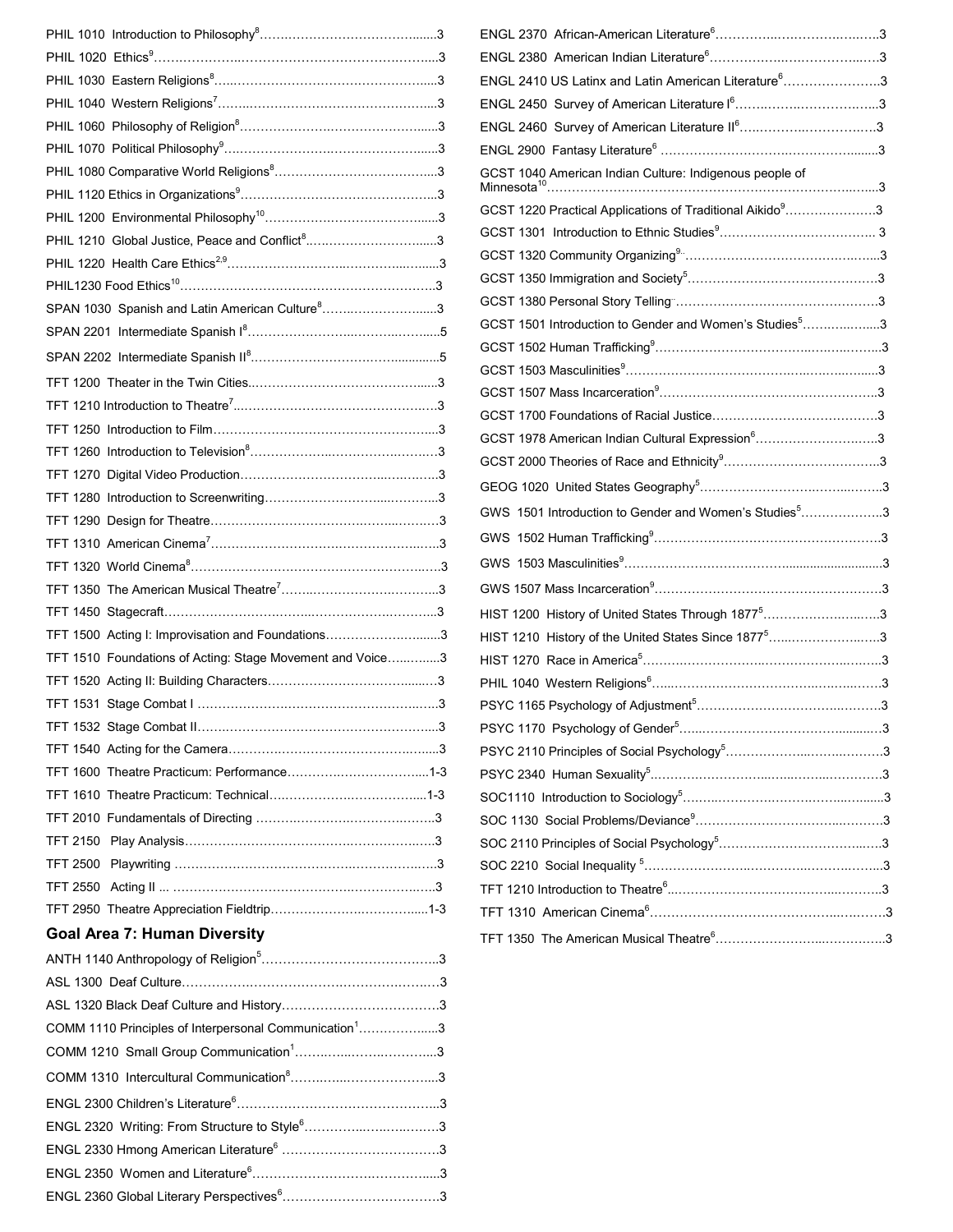| <b>Goal Area 8: Global Perspective</b>                                         | PHIL 1210 Global Justice, Peace and Conflict <sup>6</sup> 3                      |  |
|--------------------------------------------------------------------------------|----------------------------------------------------------------------------------|--|
| ANTH 1010 Introduction to Anthropology: Cultural Anthropology <sup>5</sup> 3   |                                                                                  |  |
|                                                                                |                                                                                  |  |
|                                                                                |                                                                                  |  |
|                                                                                | SPAN 1030 Spanish and Latin American Culture <sup>6</sup> 3                      |  |
|                                                                                |                                                                                  |  |
|                                                                                |                                                                                  |  |
|                                                                                |                                                                                  |  |
| ART 1602 Art History II: 15th Century to Contemporary <sup>6</sup> 3           |                                                                                  |  |
|                                                                                |                                                                                  |  |
| ART 2180 Art History: Pre-History to the Age of Cathedrals <sup>6</sup> 3      |                                                                                  |  |
| ART 2190 Art History: Renaissance to 21st Century Art <sup>6</sup> 3           |                                                                                  |  |
|                                                                                |                                                                                  |  |
|                                                                                | Goal Area 9: Ethical and Civic Responsibility                                    |  |
|                                                                                | COMM 1610 Introduction to Mass Communications <sup>1</sup> 3                     |  |
| ASL 2201 Intermediate American Sign Language I4                                | COMM 1810 Introduction to Health Communication <sup>1</sup> 3                    |  |
|                                                                                | COMM 2610 Intro to Public Relations and Strategic Communication <sup>1,2</sup> 3 |  |
| ASL 2202 Intermediate American Sign Language II4                               |                                                                                  |  |
|                                                                                |                                                                                  |  |
|                                                                                | ENGL 2390 American Working Class Literature <sup>6</sup> 3                       |  |
|                                                                                |                                                                                  |  |
|                                                                                | GCST 1211 The History, Philosophy, and Practice of Traditional                   |  |
|                                                                                |                                                                                  |  |
|                                                                                | GCST 1212 The History, Philosophy, and Practice of Traditional                   |  |
|                                                                                | GCST 1213 The History, Philosophy, and Practice of Traditional                   |  |
|                                                                                |                                                                                  |  |
|                                                                                | GCST 1220 Practical Applications of Traditional Aikido <sup>7</sup> 2            |  |
| GCST 1211 The History, Philosophy, and Practice of Aikido I <sup>9</sup> 3     |                                                                                  |  |
| GCST 1212 The History, Philosophy, and Practice of Aikido II <sup>9</sup> 3    |                                                                                  |  |
| GCST 1213 History, Philosophy, Practice of Traditional Akido III93             | GCST 1490 Dave Larsen American Indian Immersion Experience <sup>5</sup> 3        |  |
|                                                                                |                                                                                  |  |
| GCST 2320 Leadership through Social Change <sup>10</sup> 3                     |                                                                                  |  |
|                                                                                |                                                                                  |  |
|                                                                                |                                                                                  |  |
|                                                                                |                                                                                  |  |
|                                                                                |                                                                                  |  |
|                                                                                | GCST 1964 African American Civil Rights Immersion Experience <sup>5</sup> 4      |  |
|                                                                                |                                                                                  |  |
| HIST 1110 History of Western Civilization Pre 1550 <sup>2,5</sup> 3            |                                                                                  |  |
| HIST 1120 History of Western Civilization 1550 to Present <sup>2,5</sup> 3     |                                                                                  |  |
|                                                                                |                                                                                  |  |
|                                                                                |                                                                                  |  |
|                                                                                |                                                                                  |  |
| MUSC 2170 History of Music I: Medieval through Classical Eras <sup>6</sup> 3   | POLS 1100 American Government and Politics <sup>5</sup> 3                        |  |
| MUSC 2180 History of Music II: Romantic Era to the 21st Century <sup>6</sup> 3 |                                                                                  |  |
|                                                                                |                                                                                  |  |
|                                                                                |                                                                                  |  |
|                                                                                |                                                                                  |  |
|                                                                                |                                                                                  |  |